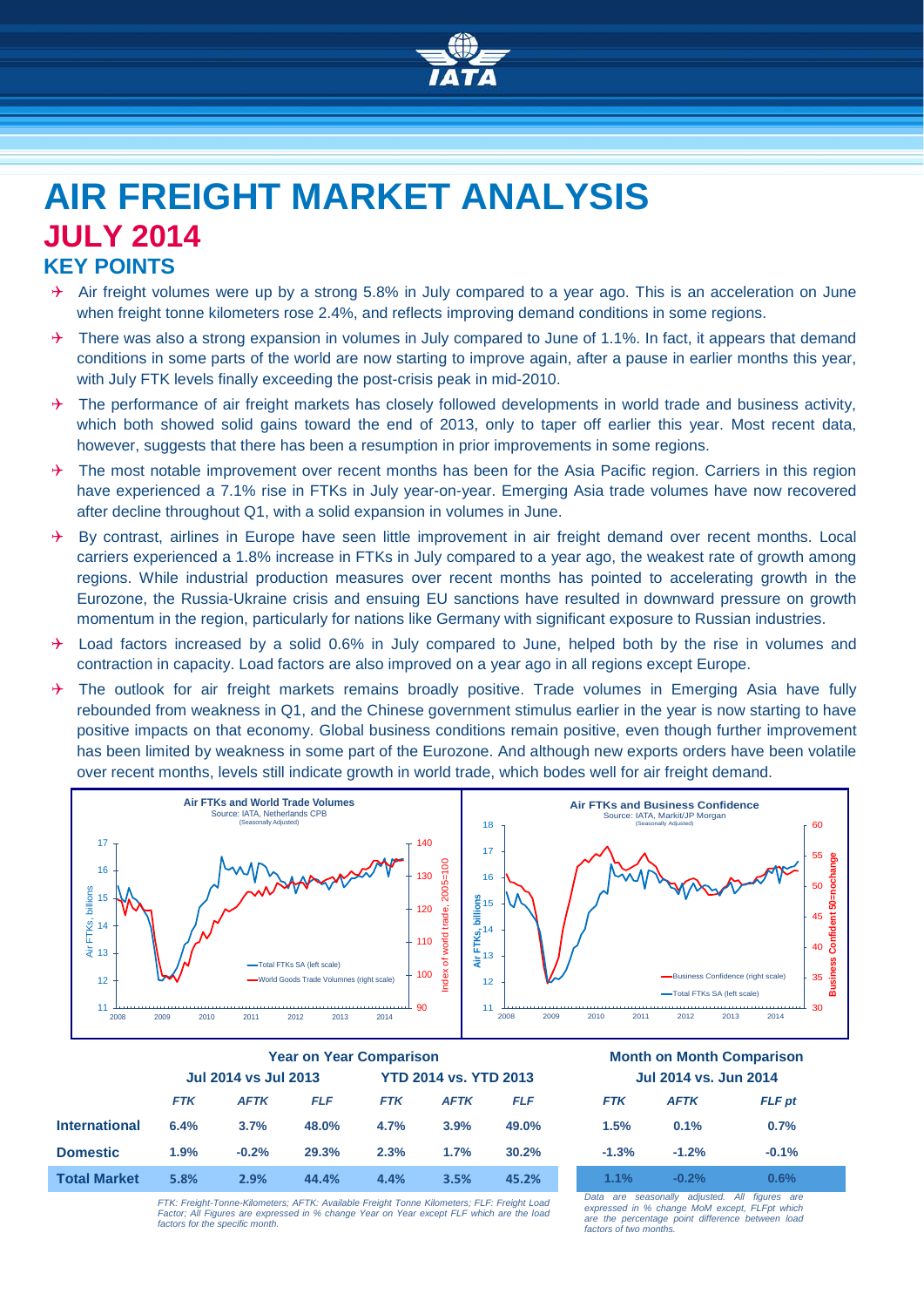

- $\rightarrow$  The most notable improvement over recent months has been for the Asia Pacific region. Carriers in this region have experienced a 7.1% rise in FTKs in July year-on-year. Emerging Asia trade volumes have now recovered after decline throughout Q1, with a solid expansion in volumes in June. After a slow start to the year, the Chinese economy has been stabilizing over recent months. GDP growth reached 7.5% year on year in Q2, picking up from 7.4% in Q1, suggesting that modest loosening of fiscal and monetary policy is having positive impacts.
- Airlines in other emerging markets also experienced solid growth in July. African airlines recorded the strongest rise in FTKs in July, up 11.3% year-on-year, which is a strong acceleration on June when volumes rose just 2.5%. Latest trade data for Africa shows a rise in volumes, which could in part explain the strong increase in FTKs in July compared to a year ago. There is also the issue of high volatility in volumes for this region, which could cause some distortions in the monthly figures. Given that there has been significant slowdown in major economies like South Africa this year, it is too early to conclude acceleration in the growth trend due to this month's result alone.
- $\rightarrow$  FTKs carried by Middle Eastern airlines increased 9.4% in July year-on-year. Airlines in the region are capturing opportunities for growth by introducing services to regions of strong and developing trade activity, including Mexico in Central America and Uganda in Africa. The growth rate in July is slightly negatively impacted by the timing of Ramadan, which took place mostly in July 2014, and a month later in the previous year. The holiday tends to suppress demand for air freight.
- $\rightarrow$  Airlines in Latin America recorded a strong 7.6% rise in air freight volumes in July year-on-year. Declines in regional trade volumes earlier in the year and continued weakness in economies like Brazil have restricted growth in air freight so far this year, so this result is in stark contrast to the trend seen over recent months. There are signs, however, that prior weakness in regional trade growth is now reversing, with latest data showing a solid month-on-month increase in both imports and exports to/from the region.
- Air freight carried by North American airlines increased by a solid 5.2% in July compared to a year ago. The first quarter had seen weakness in trade volumes, potentially impacted by severe weather conditions. Latest data show a rebound in trade volumes and underlying growth trends in business activity are positive, which could provide some support for stronger growth in trade and air freight demand ahead.
- By contrast, airlines in Europe have seen little improvement in air freight demand over recent months. Local carriers experienced a 1.8% increase in FTKs in July compared to a year ago, the weakest rate of growth among regions. The Russia-Ukraine crisis and ensuing EU sanctions have resulted in downward pressure on growth momentum in the region, particularly for nations like Germany with significant exposure to Russian markets, including high-end capital goods and banking. Performance of other major economies like France and Italy has not been able to offset these developments in Germany.